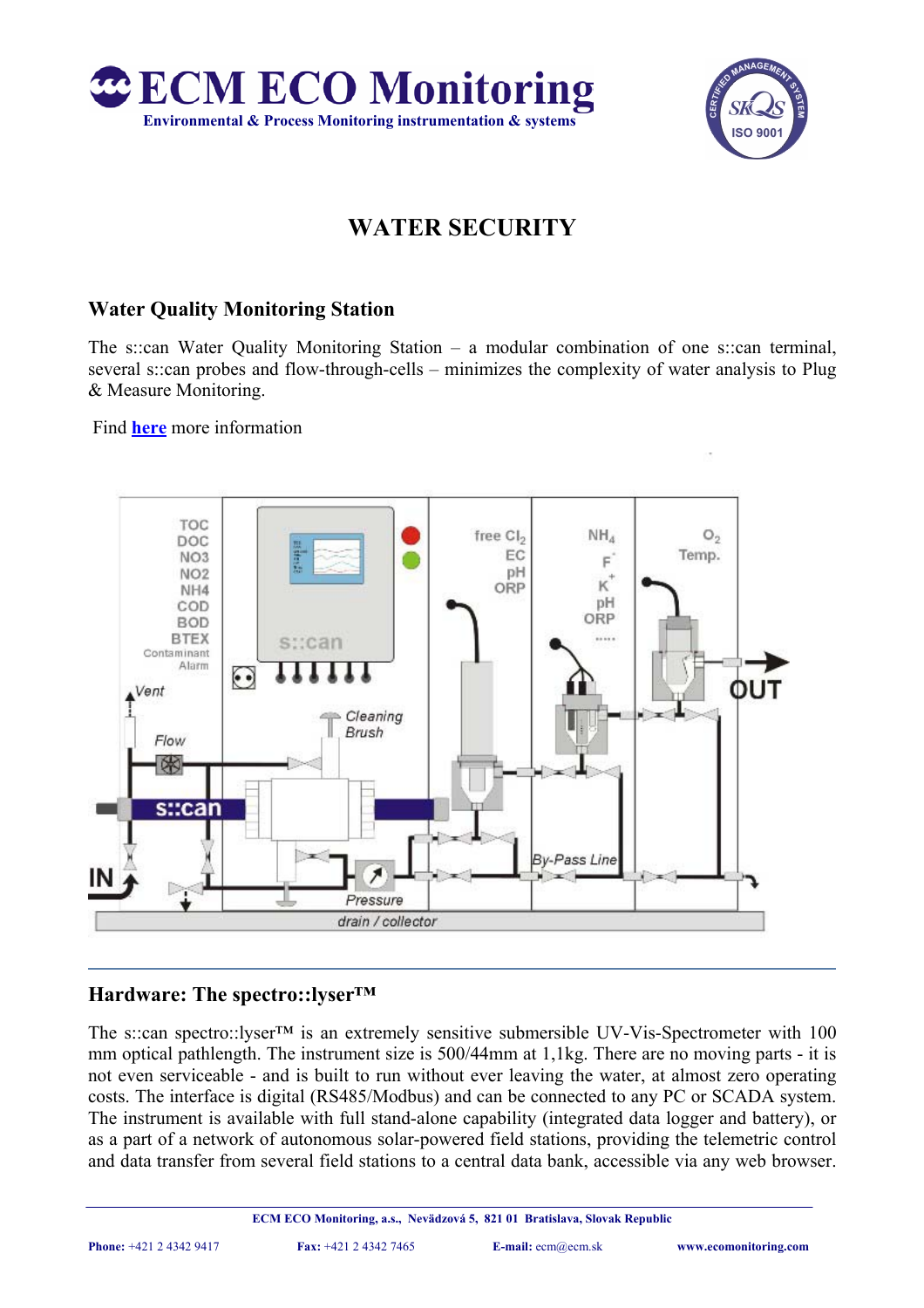



The patented 2-beam optical design ensures drift-free measurements over many months. It works by blasting UV light from a high-energy long-life Xenon lamp (left) directly onto the liquid. The Zeiss 256 pixel diode array detector at the opposite side monitors the entire optical spectrum - from deep UV to the visible - and with the help of advanced chemometric algorithms running in the onboard mini computer, the smallest amounts of various pollutants can be quantified, even in a complex matrix.



## **Software: ana::larm**

ana::larm is the product of 3 years of intensive development, with contributions from several university partners, research institutes. It has been developed specifically for contaminant alarm systems based on thousands of spectra, and is successfully used in several applications in Europe. The training of the alarm parameters can be done by the instrument automatically, or is done manually guided by the PC software. It allows for a very simple half- or fully automatic setup and configuration of up to 8 spectral alarm parameters within a few minutes. It will react on any type of organic contamination that provides an absorption signal in the UV range. The alarm sensitivity for many organic contaminants is between 1 and 500 ppb. At the same time it is most insensitive to any fluctuation of the matrix within the natural "normal " range, and thus keeps false alarms to an unmatched minimum. The approach and methods used are absolutely new and unique, and will open a completely new perspective for water monitoring beyond the trending of "classical" concentration parameters. Compared to other online monitoring instruments on the market, we feel that the spectro::lyser in combination with the alarm software module provides today's best possible protection against any kind of "abnormal" water composition or contamination.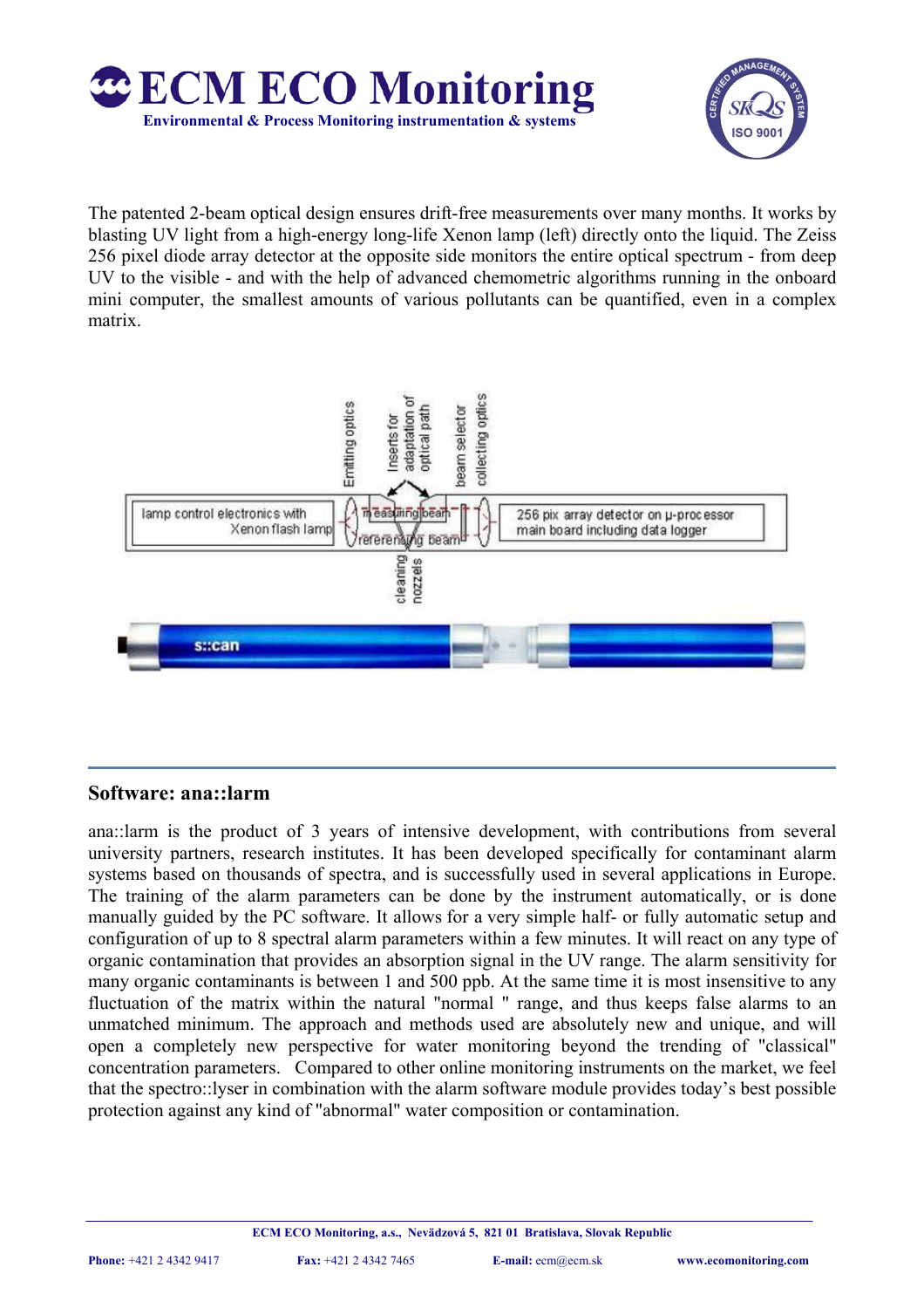



## **Technical features that are relevant for alarm systems**

#### **Quick response to suspect quality changes ?**

The standard measuring time is 30 seconds, but can be reduced down to 5 seconds. The absolute response time depends on the time needed for the evaluation of alarm algorithms, in connection to other sensors involved in a sensor network.

#### **Real-time measurement ?**

The time delay is negligible, compared to biological systems or analysers.

#### **High sensitivity, at the same time low false alarm probability ?**

Sensitivity is down to the ppb region with a 100 mm pathlength probe for many substances, and with this, much more sensitive than conventional DOC analysers. Also, selectivity will always be considerably higher than of DOC analysers. Therefore, false alarm probability will in principle be always much lower than i.e. turbidity, UV254, or DOC alarms.

#### **Clear interpretability of signal and alarms ?**

.... can be reached by a) by real-time reference point ("Delta-Spectrometry") or b) sufficient baseline training.

#### **Broad band response to diverse contamination sources (at the cost of low selectivity) ?**

A broad spectrum of contaminations - but not all - can be detected. The identification of single substances or substance groups is limited to those substances that 1) are detectable in the UVspectrum and 2) were implemented in the detection procedure. Examples: Phenol, Benzene, Toluene, Xylene, many pesticides, some nerve gases, part of the hydrocarbons / petroleum, crude oils, naphthalene, and many others. Not possible: i.e. shortchained aliphatics. For other substances, it can only be stated THAT a substance, but not WHICH one has been detected.

#### **Reliability ?**

s::can instruments were designed and built for highest operational safety and reliability, can withstand the most aggressive environment, and are most tolerant against neglect. There are no serviceable parts, and the sealed instrument can not be opened. s::can instruments can run for years without ever leaving the water.